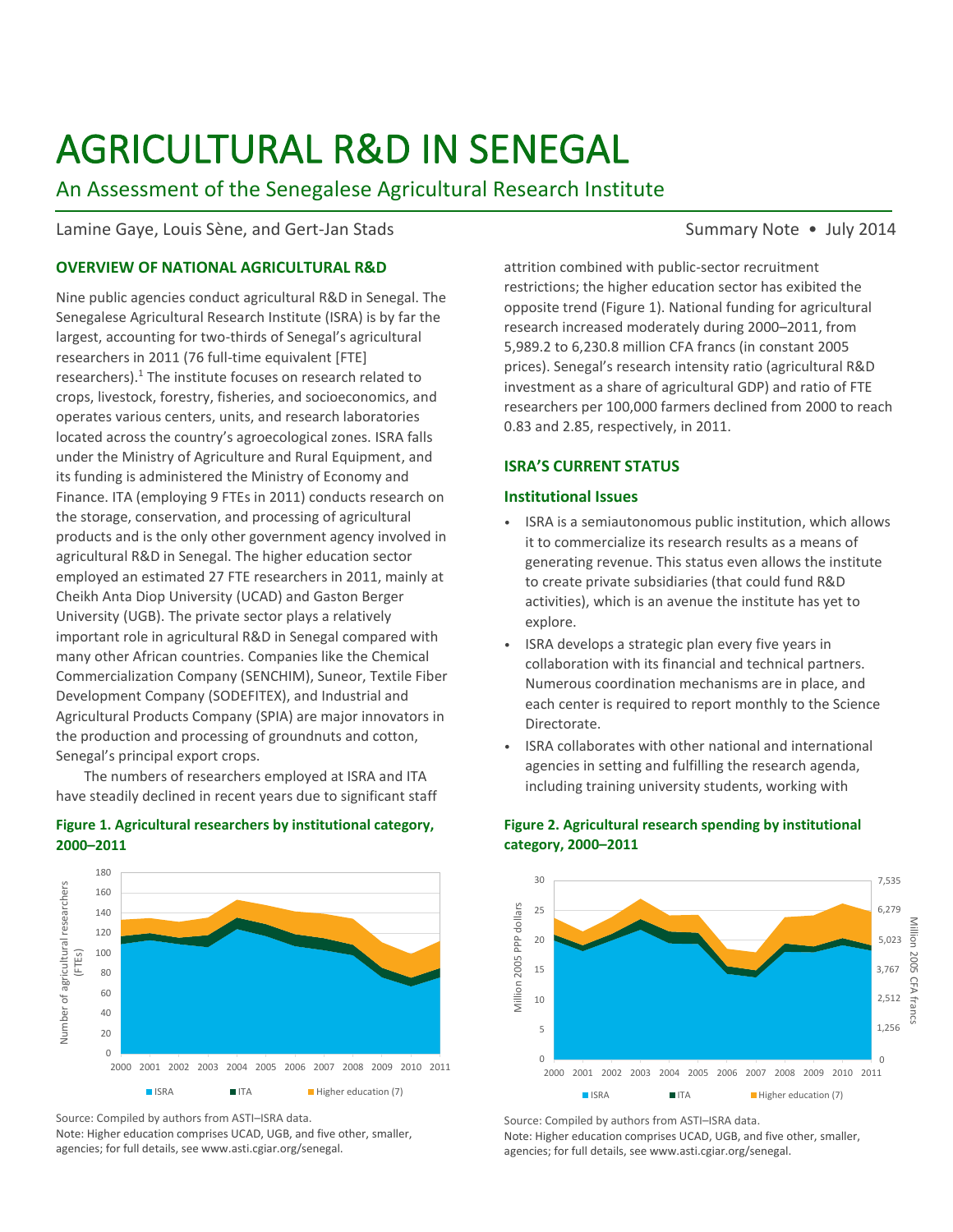producer organizations, and collaborating with CGIAR centers.

• Despite its recent move back from the Ministry of Science and Technology to the Ministry of Agriculture, collaboration between ISRA and the agricultural extension system is too weak, with ISRA and extension competing for scarce resources and often failing to see themselves as part of a broader agricultural innovation system.

#### **Human Resources**

- Recruitment restrictions, combined with the retirement and departure of many highly qualified researchers have caused significant capacity losses at ISRA over the past decade. ISRA's current pool of researchers, and their skills mix (Table 1) is inadequate for the institute to effectively accomplish its mandate. There is an acute lack of soil, forestry, and veterinary scientists, as well as entomologists.
- As of 2012, 79 percent of ISRA's employees were PhD qualified. This is a significant advantage in the conduct of research, but it has been a factor in the high attrition rate of researchers in search of opportunities elsewhere, notably the country's universities and private sector. Recent changes to create equitable career path opportunities should curb this "braindrain" to greener pastures.
- In 2012 the government more than doubled researchers' salary levels at ISRA and improved their promotional opportunities to halt the high attrition rate, which had a considerable impact on staff morale. In addition, to return capacity to the preferred level (about 130 researchers), it

#### **Table 1. ISRA's researchers by degree and discipline, 2012**

|                                             | <b>FTE researchers</b><br>by degree<br>qualification |                |                |
|---------------------------------------------|------------------------------------------------------|----------------|----------------|
| <b>Discipline</b>                           | <b>PhD</b>                                           | <b>MSc</b>     | <b>Total</b>   |
| Agricultural economics                      | 3                                                    | 1              | 4              |
| Agronomy                                    | 22                                                   | 4              | 26             |
| Animal science (incl. veterinary medicine)  | 9                                                    | 3              | 12             |
| Biodiversity preservations                  | $\Omega$                                             | $\Omega$       | O              |
| Crop science (incl. horticulture)           | $\Omega$                                             | $\mathfrak{D}$ | $\mathfrak{D}$ |
| Ecology                                     | 1                                                    | O              | 1              |
| Entomology                                  | 6                                                    | 0              | 6              |
| <b>Extension and training</b>               | $\Omega$                                             | O              | O              |
| Fisheries and aquaculture                   | 6                                                    | $\Omega$       | 6              |
| Food and nutrition science                  | $\Omega$                                             | O              | O              |
| Forestry and agroforestry                   | 3                                                    | 3              | 6              |
| Molecular biology (for crops and livestock) | 1                                                    | U              | 1              |
| Natural resource management                 | $\Omega$                                             | O              | O              |
| Soil science                                | 1                                                    | O              | 1              |
| Irrigation science and water management     | 1                                                    | 1              | $\mathfrak z$  |
| Other                                       | 1                                                    | Ω              | 1              |
| <b>Total</b>                                | 54                                                   | 14             | 68             |

was determined that 10 new researchers would be recruited and trained yearly for five years. The government also increased the official retirement age from 60 to 65 years, which will give senior researchers the opportunity to train and mentor their younger colleagues.

### **Financial Resources**

- More than half of ISRA's funding during 2009–2011 was derived from the national government, yet contributions were insufficient to cover the cost of ISRA's total salary bill. The institute's operating costs and capital investments, plus any shortfall in the cost of salaries, are entirely financed by donors, development bank loans, and internally generated funding through the sale of seeds, vaccines, and fruit plants or through research conducted on behalf of the private sector.
- ISRA's most important external funding sources include the West Africa Agricultural Productivity Program (WAAPP), CORAF/WECARD, CGIAR centers, and the Canadian International Development Agency (CIDA). Some argue that too much of the critical decisionmaking about research priorities is devolved to donors, with the result that ISRA's research agenda is somewhat skewed toward goals that are not necessarily aligned with national priorities. Rice research, for instance, is underfunded.
- Under WAAPP, Senegal was selected as home to the subregion's center of excellence for dryland cereals, and received a budget of CFA 7.5 billion for the 2008–2012 period. Most of this funding was allocated to short-term and degree-level training for researchers and to the rehabilitation of laboratories and equipment for research on cereals. WAAPP also funds a competitive research scheme, the National Agricultural and Food Research Fund (FNRAA), which accepts multidisciplinary research proposals from stakeholders. Roughly 35 percent of the projects submitted to FNRAA by ISRA were funded during the first phase of WAAPP. UCAD had more success in securing FNRAA funding than ISRA.
- In 2013, the World Bank approved a second phase of WAAPP in Senegal with a total budget of roughly CFA 30

#### **Figure 3. ISRA's funding sources, 2000–2011**



Source: Compiled by authors from ASTI/IFPRI–CORAF/WECARD survey data.

Source: Compiled by authors from ASTI–ISRA data.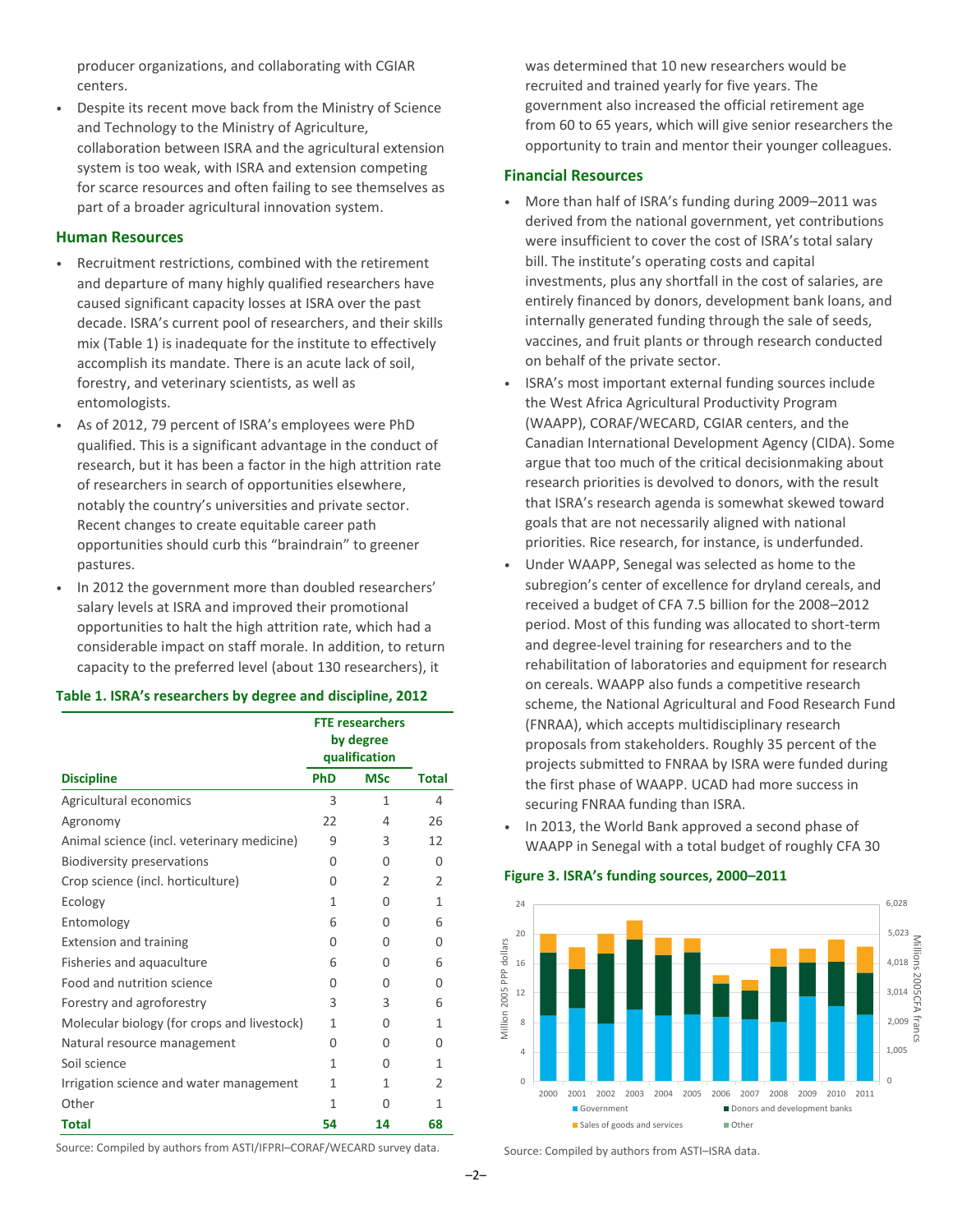billion for 2013–2017. The scope of this phase has been widened to also cover the livestock and horticulture sectors, and capacity strengthening will play an even more important role.

# **R&D Infrastructure**

- ISRA has approximately 40 laboratories covering a wide variety of specializations, including entomology, plant pathology, weed science, molecular genetics, molecular biology, and avian pathology; however, many of ISRA's centers are in a dilapidated state.
- The crop protection and biosecurity laboratory was recently renovated, and WAAPP supported the purchase of new equipment for some of the other laboratories, although upgrades based on obsolescence are still needed for many other centers.
- It is urgent for ISRA's laboratories to attain International Organization for Standardization (ISO) certification through upgrades and the acquisition of advanced equipment. For example, a level 3 biosafety certification would enable the National Livestock and Veterinary Research Laboratory to handle dangerous avian virus isolates and undertake efficacy testing for vaccine trials. Various other centers are now attempting to obtain ISO certification for their laboratories with the infrastructure upgrades that WAAPP funding has facilitated.
- ISRA's fleet of vehicles needs to be upgraded, and licenses on critical software required for data analyses need to be renewed. In some cases Internet and electricity access are problematic; access to water and lack of fencing to secure production plots are also a problem at some stations.

# **Research Outputs**

- During 2008–2012, ISRA developed nine new varieties inhouse, including four varieties of sorghum, three of millet, and two of cowpeas, resulting in a 40 to 60 percent performance improvement compared with existing varieties grown locally. ISRA also adapted a large number of varieties that were developed by CGIAR centers, including 11 varieties of irrigated rice, 5 of upland rice, 8 of corn, and 6 of sesame and groundnuts.
- None of the generated or adapted varieties released by ISRA have been patented, so little progress has been made in terms of protecting intellectual property.
- In addition to new varieties, ISRA generated around 70 new technologies and successfully disseminated these to farmers.
- The number of publications during 2008 and 2012 totaled 878, resulting in an average of about two publications per researcher per year (Table 2). These results partly reflect the fact that promotional opportunities at ISRA are now tied to performance, which enhances incentives, equity, and a generally more attractive work environment for researchers.

#### **Table 2. ISRA's scientific publications, 2008–2012**

| <b>Publications</b>          | 2008     | 2009     | 2010     | 2011         | 2012           | <b>Total</b> |
|------------------------------|----------|----------|----------|--------------|----------------|--------------|
| <b>National publications</b> |          |          |          |              |                |              |
| Journal articles             | 4        | 9        | 19       | $\mathbf{1}$ | 3              | 36           |
| <b>Books</b>                 | 0        | $\Omega$ | $\Omega$ | $\mathbf{1}$ | $\Omega$       | 1            |
| <b>Book chapters</b>         | 6        | 8        | 0        | 0            | $\overline{0}$ | 14           |
| Scientific articles/         |          |          |          |              |                |              |
| publications                 | 16       | 11       | 19       | 9            | 33             | 88           |
| Papers and posters           |          |          |          |              |                |              |
| presented at conferences     | 11       | 18       | 31       | 25           | 9              | 94           |
| Nonscientific publications   |          |          |          |              |                |              |
| (such as newspaper/          |          |          |          |              |                |              |
| magazine articles)           | 38       | 40       | 37       | $\Omega$     | 45             | 160          |
| <b>Total</b>                 | 75       | 86       | 106      | 36           | 90             | 393          |
| International publications   |          |          |          |              |                |              |
| Journal articles             | 36       | 41       | 43       | 5            | 26             | 151          |
| <b>Books</b>                 | $\Omega$ | $\Omega$ | $\Omega$ | $\Omega$     | $\Omega$       | 0            |
| <b>Book chapters</b>         | 9        | 11       | 21       | 9            | 3              | 53           |
| Scientific articles/         |          |          |          |              |                |              |
| publications                 | 22       | 31       | 16       | 16           | 20             | 105          |
| Papers and posters           |          |          |          |              |                |              |
| presented at conferences     | 16       | 43       | 76       | 9            | 12             | 156          |
| Nonscientific publications   |          |          |          |              |                |              |
| (such as newspaper/          |          |          |          |              |                |              |
| magazine articles)           | 2        | 6        | 3        | 5            | 4              | 20           |
| <b>Total</b>                 | 85       | 132      | 159      | 30           | 65             | 485          |
| <b>Publications per</b>      |          |          |          |              |                |              |
| researcher per year          | 1.6      | 2.1      | 2.6      | 0.8          | 1.5            |              |

Source: Compiled by authors from ASTI/IFPRI–CORAF/WECARD survey data.

# **CONCLUSIONS AND POLICY RECOMMENDATIONS**

- ISRA has made a lot of progress in recent years: researcher salaries have doubled, and promotional opportunities have improved significantly. These measures have also halted the exodus of researchers to the universities, private sector, and abroad.
- The retirement of scientists remains a challenge, especially because the total number of researchers at ISRA is very low compared with other African countries of similar size, and insufficient to fulfill the institute's mandate.
- ISRA needs to double its number of scientists (to 130). Recent salary increases and promotional opportunities are a step in the right direction, but recruitment processes are still too cumbersome, and need to be simplified. Many researchers who left before the salary increases have shown an interest in returning. New appointments need to be negotiated on a case-by-case basis, which is impractical for large-scale recruitment in the short term. ISRA needs greater autonomy in recruiting staff.
- On the heels of the success of its recent human resource initiatives, ISRA needs to develop a systematic human resource strategy incorporating existing and anticipated skills gaps and training needs (working closely with universities to make sure that researchers receive the